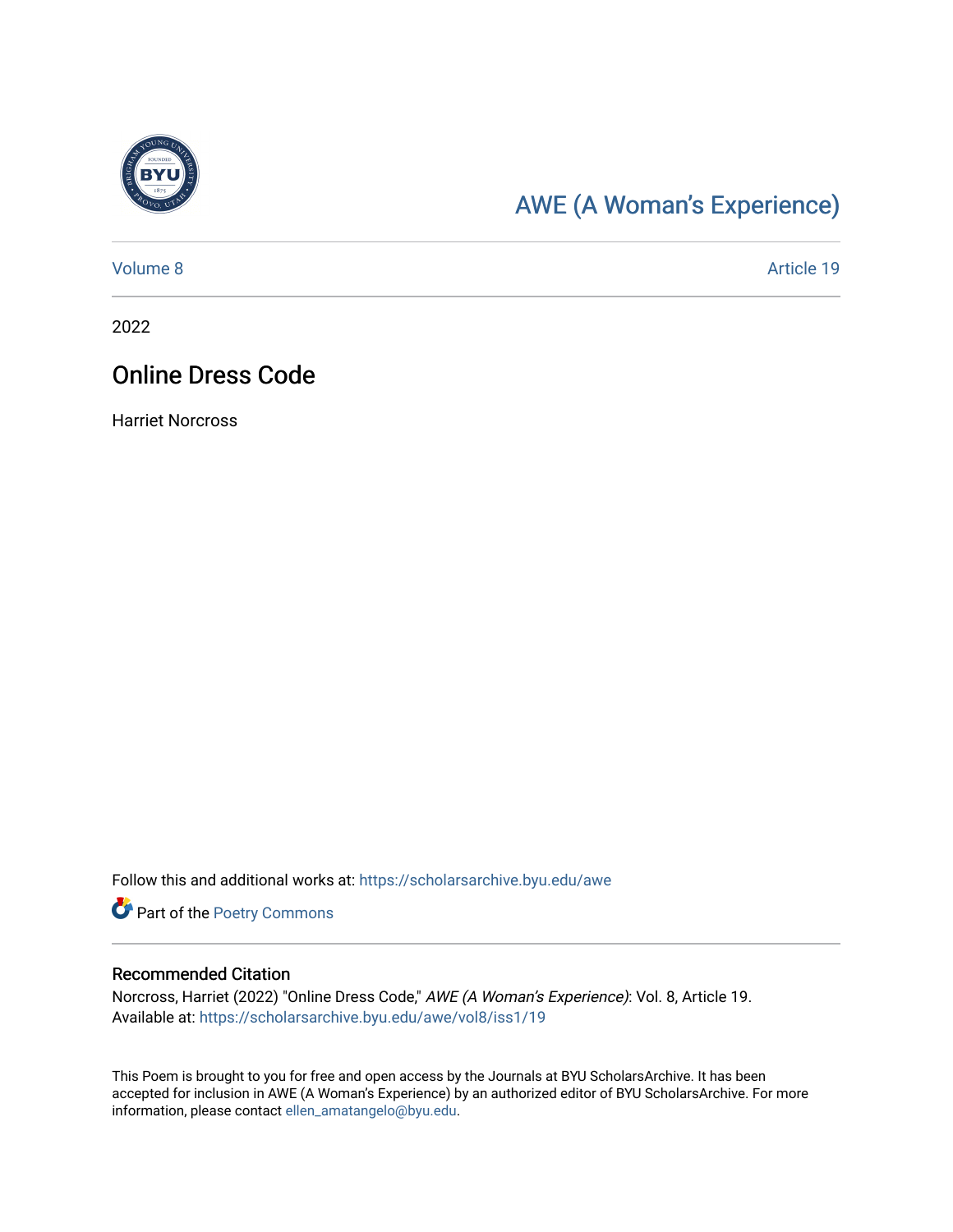#### Harriet Norcross

# Online Dress Code

It's strange how Even on Zoom, I worry I'll distract other people With the way I hold my body— Use my body— Present my body—

I spend far too much time Staring At my own face in the rectangle on the screen.

Is my hair bad? Is my face a problem? Are the others bothered By the way I look?

They aren't.

I think maybe Years of school dress codes And modesty lessons Have done something to my head, And the way I carry myself.

The way I curl my shoulders inwards And try not to occupy too much space or Breathe too much of other people's air.